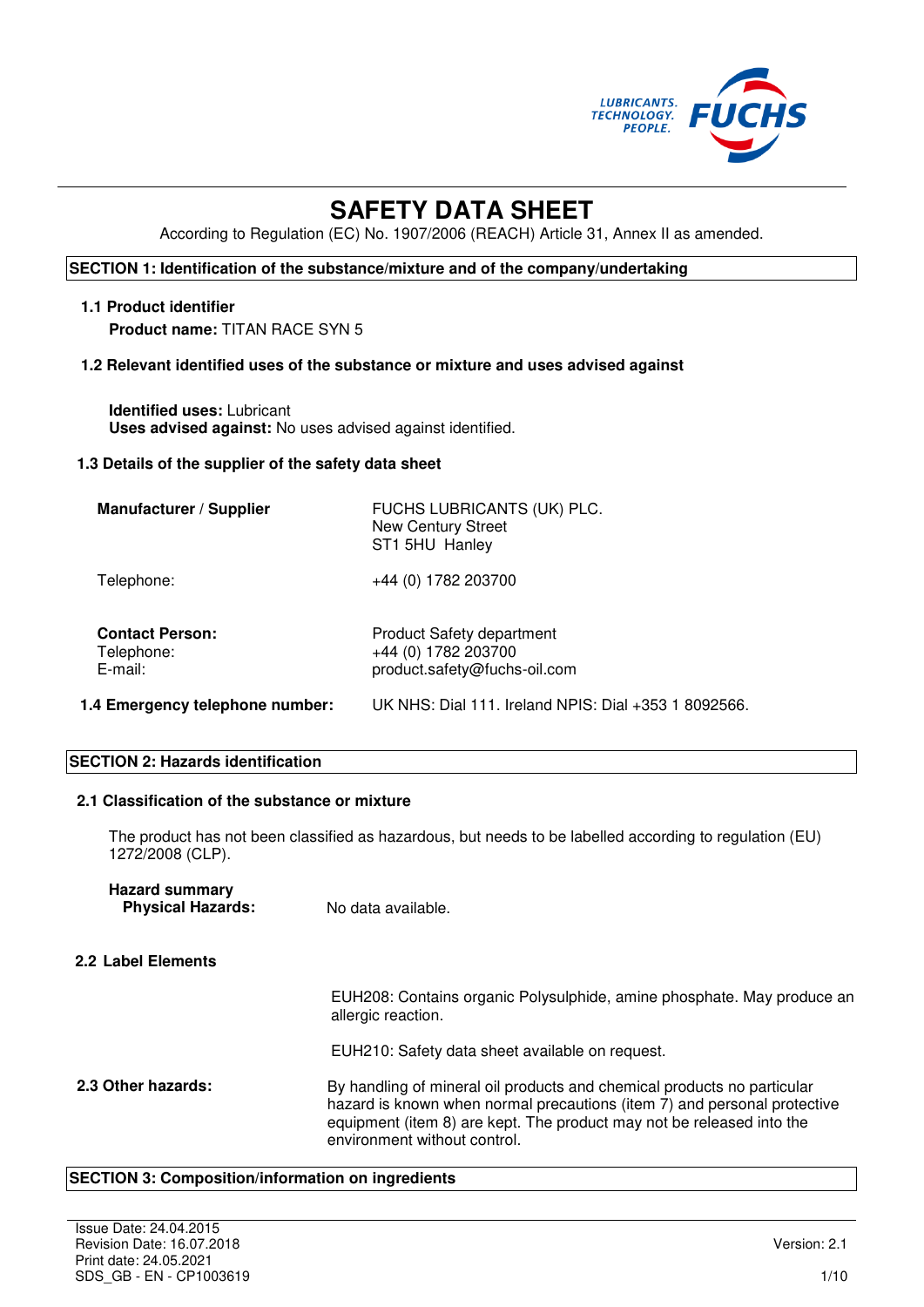

# **3.2 Mixtures**

**General information:** Mixture of synthetic base oils with additives.

| <b>Chemical name</b> | <b>I</b> ldentifier | Concentration * | <b>REACH Registration Notes</b><br>INo. |  |
|----------------------|---------------------|-----------------|-----------------------------------------|--|
| organic Polysulphide | EINECS: 273-103-3   | $1.00 - 5.00\%$ | 101-2119540515-43                       |  |
| amine phosphate      | EINECS: 931-384-6   | $1.00 - 2.50\%$ | 101-2119493620-38                       |  |

\* All concentrations are percent by weight unless ingredient is a gas. Gas concentrations are in percent by volume.

PBT: persistent, bioaccumulative and toxic substance. vPvB: very persistent and very bioaccumulative substance.

#### **Classification**

| <b>Chemical name</b> | <b>Identifier</b>  | <b>Classification</b>                                                                 |
|----------------------|--------------------|---------------------------------------------------------------------------------------|
| organic Polysulphide | IEINECS: 273-103-3 | CLP: Skin Sens. 1B;H317, Aquatic Chronic 3;H412                                       |
| amine phosphate      | IEINECS: 931-384-6 | CLP: Eye Dam. 1;H318, Acute Tox. 4;H302, Skin Sens.<br>1;H317, Aquatic Chronic 2;H411 |

CLP: Regulation No. 1272/2008.

For the wording of the listed hazard statements refer to section 16.

# **SECTION 4: First aid measures**

| General:                                                                             | Instantly remove any clothing soiled by the product.                |
|--------------------------------------------------------------------------------------|---------------------------------------------------------------------|
| 4.1 Description of first aid measures<br>Inhalation:                                 | Supply fresh air; consult doctor in case of symptoms.               |
| Eye contact:                                                                         | Promptly wash eyes with plenty of water while lifting the eye lids. |
| <b>Skin Contact:</b>                                                                 | Wash with soap and water.                                           |
| Ingestion:                                                                           | Rinse mouth thoroughly.                                             |
| 4.2 Most important symptoms<br>and effects, both acute and<br>delayed:               | May cause skin and eye irritation.                                  |
| 4.3 Indication of any immediate<br>medical attention and<br>special treatment needed | Get medical attention if symptoms occur.                            |

# **SECTION 5: Firefighting measures**

| 5.1 Extinguishing media<br>Suitable extinguishing<br>media: | CO2, fire extinguishing powder or fog like water spraying. Extinguish larger<br>fires with alcohol resistant foam or spray water with suitable surfactant<br>added |
|-------------------------------------------------------------|--------------------------------------------------------------------------------------------------------------------------------------------------------------------|
| Unsuitable extinguishing<br>media:                          | Water with a full water jet.                                                                                                                                       |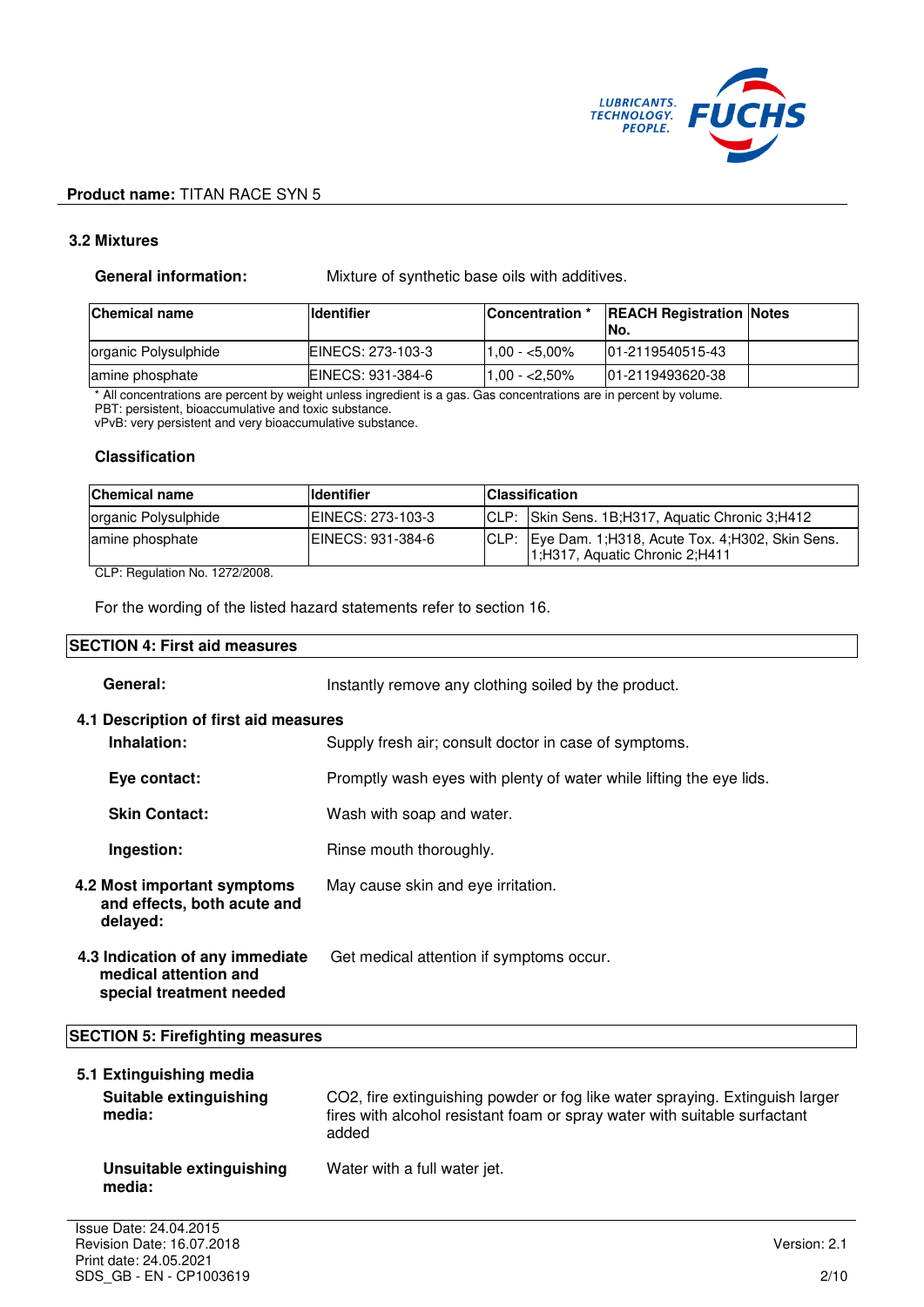

| 5.2 Special hazards arising<br>from the substance or<br>mixture:               | During fire, gases hazardous to health may be formed.                                                                                                                                                                                                                                     |
|--------------------------------------------------------------------------------|-------------------------------------------------------------------------------------------------------------------------------------------------------------------------------------------------------------------------------------------------------------------------------------------|
| 5.3 Advice for firefighters                                                    |                                                                                                                                                                                                                                                                                           |
| <b>Special fire fighting</b><br>procedures:                                    | Move container from fire area if it can be done without risk. Dispose of fire<br>debris and contaminated fire fighting water inaccordance with official<br>regulations. Collect contaminated fire fighting water separately. It must not<br>enter drains.                                 |
| <b>Special protective</b><br>equipment for fire-fighters:                      | Self-contained breathing apparatus and full protective clothing must be<br>worn in case of fire.                                                                                                                                                                                          |
| <b>SECTION 6: Accidental release measures</b>                                  |                                                                                                                                                                                                                                                                                           |
| 6.1 Personal precautions,<br>protective equipment and<br>emergency procedures: | In case of spills, beware of slippery floors and surfaces.                                                                                                                                                                                                                                |
| <b>6.2 Environmental Precautions:</b>                                          | Prevent from spreading (e.g. by binding or oil barriers). Avoid release to the<br>environment. Environmental manager must be informed of all major<br>spillages. Prevent further leakage or spillage if safe to do so. Do not allow<br>to enter drainage system, surface or ground water. |
| 6.3 Methods and material for<br>containment and cleaning<br>up:                | Absorb with liquid-binding material (sand, diatomite, acidbinders, universal<br>binders, sawdust). Dispose of the material collected according to<br>regulations. Stop the flow of material, if this is without risk.                                                                     |
| 6.4 Reference to other<br>sections:                                            | See Section 8 of the SDS for Personal Protective Equipment. See Section<br>7 for information on safe handling See Section 13 for information on<br>disposal.                                                                                                                              |
| <b>SECTION 7: Handling and storage:</b>                                        |                                                                                                                                                                                                                                                                                           |
| 7.1 Precautions for safe<br>handling:                                          | Prevent formation of aerosols. Do not eat, drink or smoke when working<br>with the product. Take usual precautions when handling mineral oil<br>products or chemical products. Observe good industrial hygiene practices.<br>Provide adequate ventilation.                                |
| 7.2 Conditions for safe storage,<br>including any<br>incompatibilities:        | Local regulations concerning handling and storage of waterpolluting<br>products have to be followed. Do not heat up to temperatures close to the<br>flash point.                                                                                                                          |
| 7.3 Specific end use(s):                                                       | No data available.                                                                                                                                                                                                                                                                        |
| <b>Storage Class:</b>                                                          | 10, Combustible liquids                                                                                                                                                                                                                                                                   |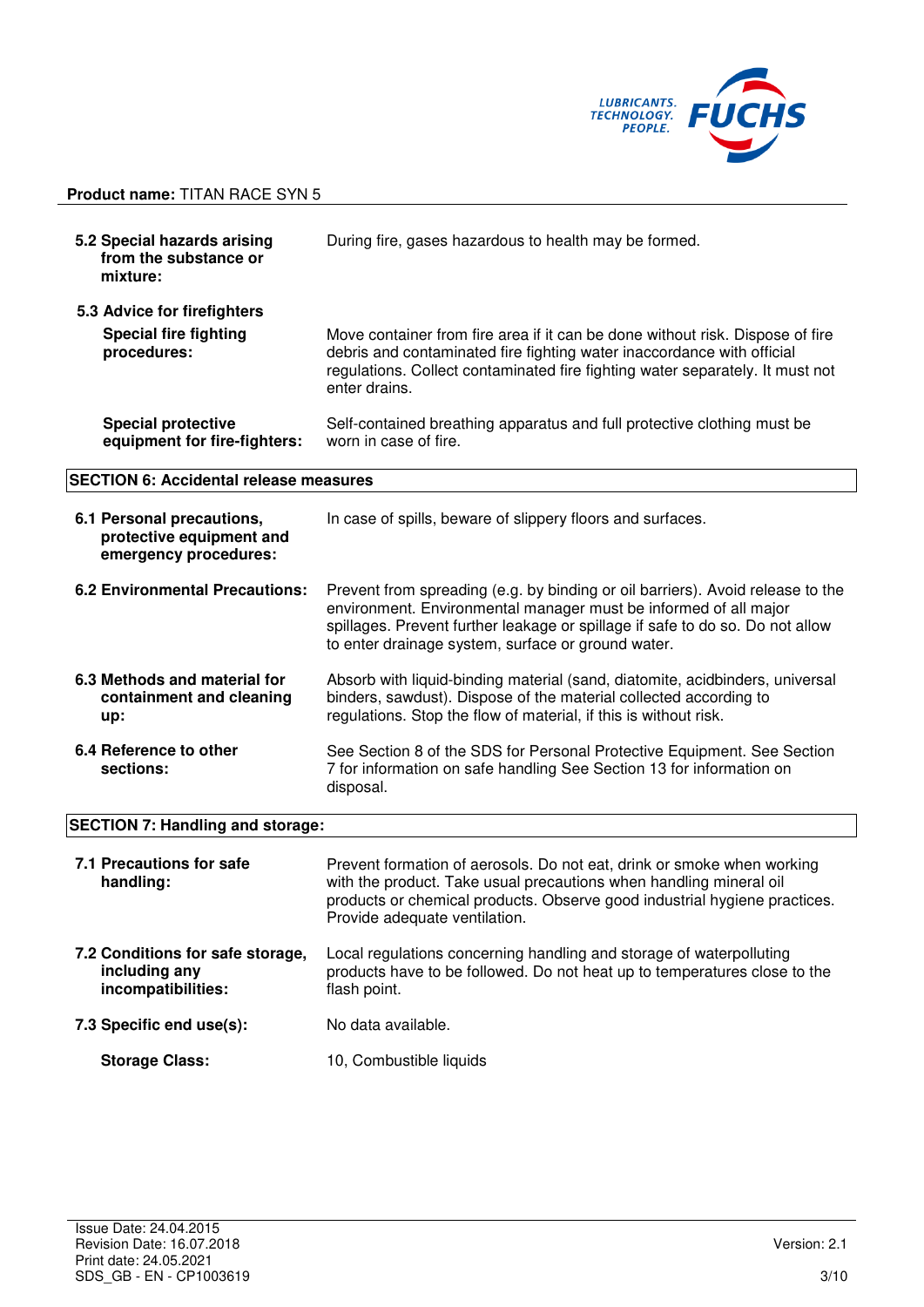

# **SECTION 8: Exposure controls/personal protection 8.1 Control Parameters Occupational Exposure Limits**  None of the components have assigned exposure limits. **8.2 Exposure controls Appropriate engineering controls:**  Provide adequate ventilation. Ventilation rates should be matched to conditions. If applicable, use process enclosures, local exhaust ventilation, or other engineering controls to maintain airborne levels below recommended exposure limits. If exposure limits have not been established, maintain airborne levels to an acceptable level. **Individual protection measures, such as personal protective equipment General information:** Wash hands before breaks and after work. Use personal protective equipment as required. Personal protection equipment should be chosen according to the CEN standards and in discussion with the supplier of the personal protective equipment. The usual precautionary measures should be adhered to inhandling the chemicals or the mineral oil products. **Eye/face protection:** Safety glasses (EN 166) recommended during refilling. **Skin protection<br>
Hand Protection:** Material: Nitrile-butadiene rubber (NBR). Min. Breakthrough time: >= 480 min Recommended thickness of the material: >= 0,38 mm Avoid long-term and repeated skin contact. Suitable gloves can be recommended by the glove supplier. Use skin protection cream for preventive skin protection. Protective gloves, where permitted in acc. to safety directions. The exact break through time has to be found out by the manufacturer of the protective gloves and has to be observed. **Other:** Do not carry cleaning cloths impregnated with the product in trouser pockets. Wear suitable protective clothing. **Respiratory Protection:** Ensure good ventilation/exhaustion at the workplace. Avoid breathing vapour/ aerosol. **Thermal hazards:** Not known. **Hygiene measures:** Always observe good personal hygiene measures, such as washing after handling the material and before eating, drinking, and/or smoking. Routinely wash work clothing to remove contaminants. Discard contaminated footwear that cannot be cleaned. **Environmental Controls:** No data available.

# **SECTION 9: Physical and chemical properties**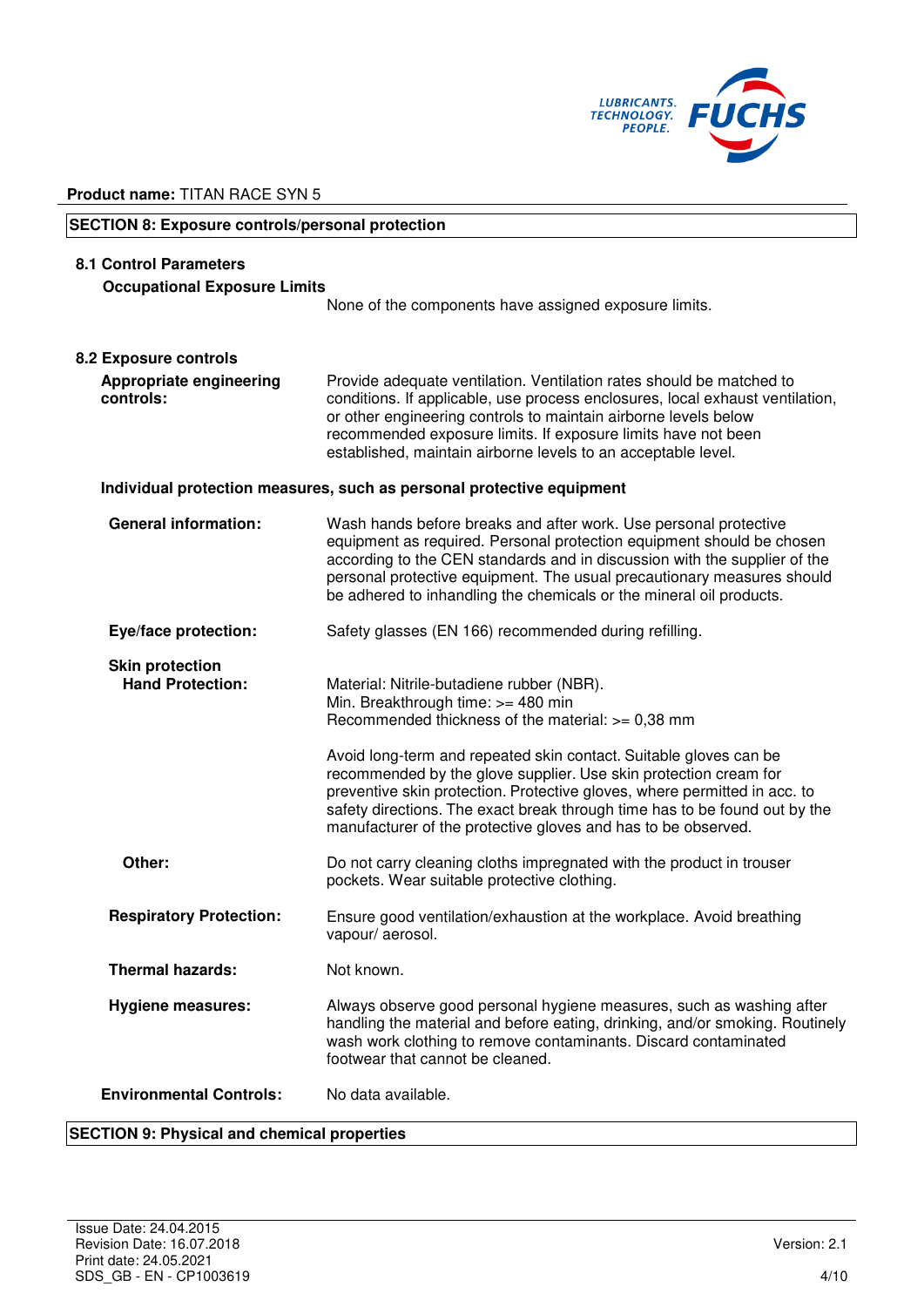

| 9.1 Information on basic physical and chemical properties |                                       |
|-----------------------------------------------------------|---------------------------------------|
| Appearance                                                |                                       |
| <b>Physical state:</b>                                    | liquid                                |
| Form:                                                     | liquid                                |
| Color:                                                    | Light brown                           |
| Odor:                                                     | Mild                                  |
| <b>Odor Threshold:</b>                                    | Not applicable for mixtures           |
| pH:                                                       | Not applicable                        |
| Freezing point:                                           | Not applicable for mixtures           |
| <b>Boiling Point:</b>                                     | No data available.                    |
| <b>Flash Point:</b>                                       | 210 °C                                |
| <b>Evaporation Rate:</b>                                  | Not applicable for mixtures           |
| Flammability (solid, gas):                                | Value not relevant for classification |
| Flammability Limit - Upper (%)-:                          | Not applicable for mixtures           |
| Flammability Limit - Lower (%)-:                          | Not applicable for mixtures           |
| Vapor pressure:                                           | Not applicable for mixtures           |
| Vapor density (air=1):                                    | Not applicable for mixtures           |
| Density:                                                  | 0,86 g/cm3 $(15 °C)$                  |
| Solubility(ies)                                           |                                       |
| <b>Solubility in Water:</b>                               | Insoluble in water                    |
| Solubility (other):                                       | No data available.                    |
| Partition coefficient (n-octanol/water):                  | Not applicable for mixtures           |
| <b>Autoignition Temperature:</b>                          | Value not relevant for classification |
| <b>Decomposition Temperature:</b>                         | Value not relevant for classification |
| Kinematic viscosity:                                      | 110 mm2/s $(40 °C)$                   |
| <b>Explosive properties:</b>                              | Value not relevant for classification |
| <b>Oxidizing properties:</b>                              | Value not relevant for classification |
| 9.2 Other information                                     | No data available.                    |
|                                                           |                                       |

# **SECTION 10: Stability and reactivity**

| <b>10.1 Reactivity:</b>                                 | Stable under normal use conditions.                                                                |
|---------------------------------------------------------|----------------------------------------------------------------------------------------------------|
| <b>10.2 Chemical Stability:</b>                         | Stable under normal use conditions.                                                                |
| 10.3 Possibility of hazardous<br>reactions:             | Stable under normal use conditions.                                                                |
| 10.4 Conditions to avoid:                               | Stable under normal use conditions.                                                                |
| 10.5 Incompatible Materials:                            | Strong oxidizing substances. Strong acids. Strong bases.                                           |
| <b>10.6 Hazardous Decomposition</b><br><b>Products:</b> | Thermal decomposition or combustion may liberate carbon oxides and<br>other toxic gases or vapors. |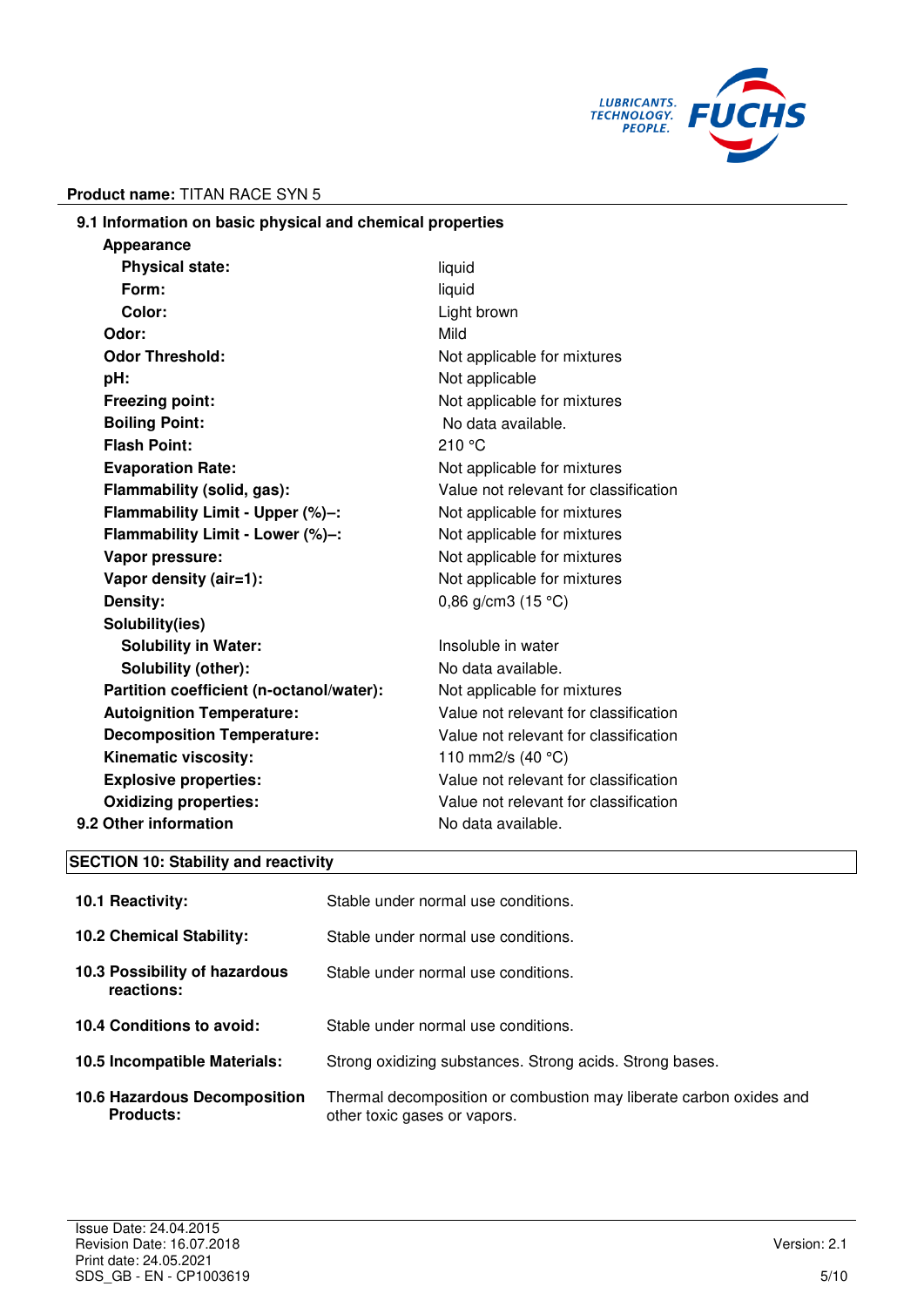

# **SECTION 11: Toxicological information**

# **11.1 Information on toxicological effects**

# **Acute toxicity**

| Oral<br><b>Product:</b><br>Specified substance(s)                          | ATEmix: 42.016 mg/kg                                                                                                                                       |
|----------------------------------------------------------------------------|------------------------------------------------------------------------------------------------------------------------------------------------------------|
| organic Polysulphide                                                       | LD 50 (Rat): 6.500 mg/kg                                                                                                                                   |
| Dermal<br><b>Product:</b>                                                  | Not classified for acute toxicity based on available data.                                                                                                 |
| <b>Inhalation</b><br><b>Product:</b>                                       | Not classified for acute toxicity based on available data.                                                                                                 |
| <b>Skin Corrosion/Irritation:</b><br><b>Product:</b>                       | Based on available data, the classification criteria are not met.                                                                                          |
| <b>Serious Eye Damage/Eye Irritation:</b><br><b>Product:</b>               | Based on available data, the classification criteria are not met.                                                                                          |
| <b>Respiratory or Skin Sensitization:</b><br><b>Product:</b>               |                                                                                                                                                            |
|                                                                            | Experimental data has shown that the concentration of potentially<br>sensitizing components present in this product does not induce skin<br>sensitization. |
| <b>Germ Cell Mutagenicity</b><br>Product:                                  | Based on available data, the classification criteria are not met.                                                                                          |
| Carcinogenicity<br>Product:                                                | Based on available data, the classification criteria are not met.                                                                                          |
| <b>Reproductive toxicity</b><br>Product:                                   | Based on available data, the classification criteria are not met.                                                                                          |
| <b>Specific Target Organ Toxicity - Single Exposure</b><br><b>Product:</b> | Based on available data, the classification criteria are not met.                                                                                          |
| <b>Specific Target Organ Toxicity - Repeated Exposure</b><br>Product:      | Based on available data, the classification criteria are not met.                                                                                          |
| <b>Aspiration Hazard</b><br><b>Product:</b>                                | Based on available data, the classification criteria are not met.                                                                                          |
| Other adverse effects:                                                     | No data available.                                                                                                                                         |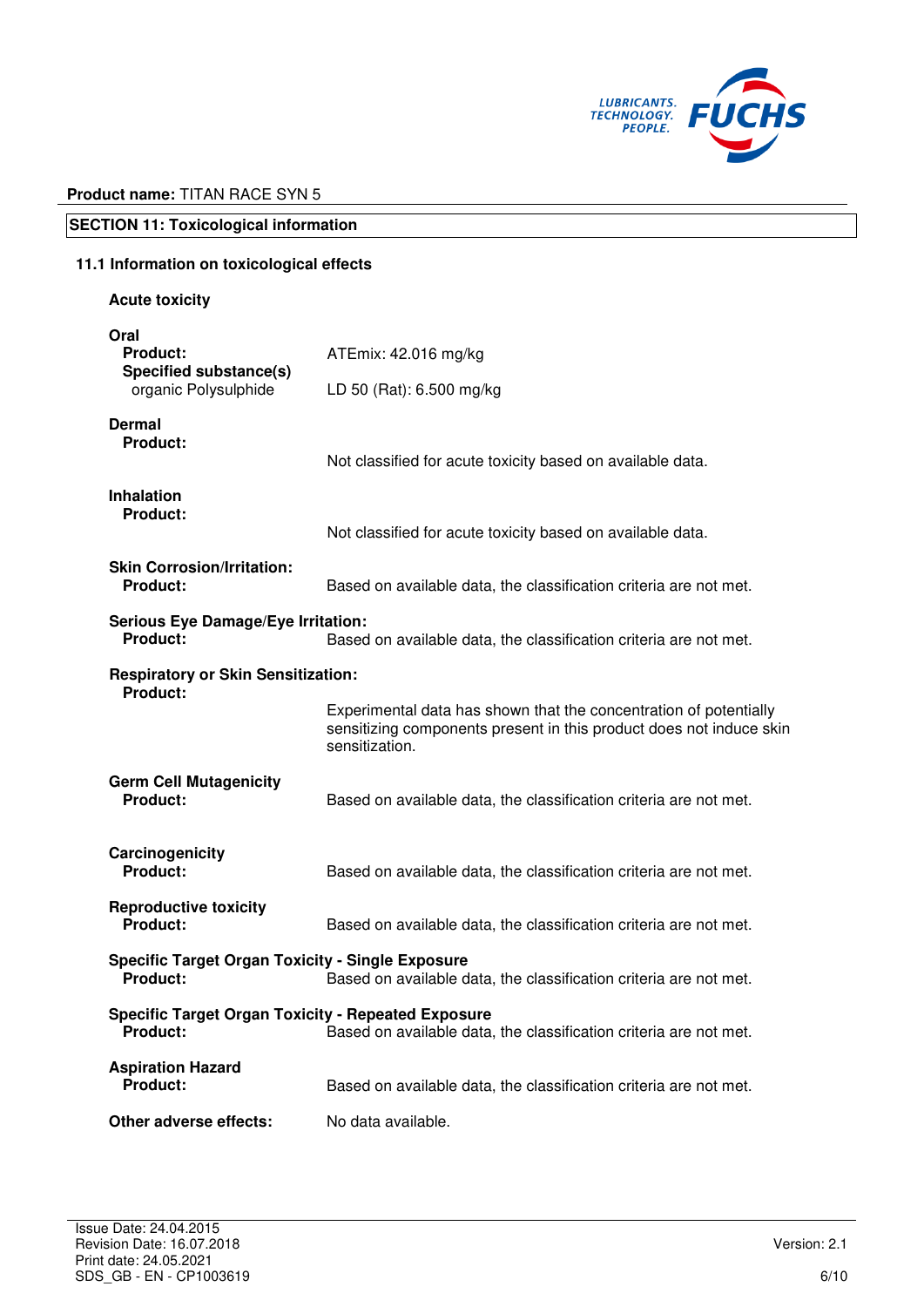

# **SECTION 12: Ecological information**

# **12.1 Toxicity**

| <b>Acute toxicity</b><br><b>Product:</b>                                                   | Based on available data, the classification criteria are not met.             |
|--------------------------------------------------------------------------------------------|-------------------------------------------------------------------------------|
| <b>Fish</b><br>Specified substance(s)<br>amine phosphate                                   | LC 50 (Fish, 96 h): 24 mg/l                                                   |
| <b>Aquatic Invertebrates</b><br><b>Specified substance(s)</b><br>organic Polysulphide      | EC 50 (Water Flea, 48 h): 63 mg/l (OECD 202)                                  |
| amine phosphate                                                                            | EC 50 (Water Flea, 48 h): 91,4 mg/l                                           |
| <b>Chronic ToxicityProduct:</b>                                                            | Based on available data, the classification criteria are not met.             |
| <b>Aquatic Invertebrates</b><br>Specified substance(s)<br>amine phosphate                  | NOEC (Water Flea, 21 d): 0,12 mg/l                                            |
| <b>Toxicity to Aquatic Plants</b><br><b>Specified substance(s)</b><br>organic Polysulphide | EC 50 (Alga, 72 h): > 101 mg/l (OECD 201)                                     |
| amine phosphate                                                                            | EC 50 (Alga, 72 h): $> 100$ mg/l                                              |
| 12.2 Persistence and Degradability                                                         |                                                                               |
| <b>Biodegradation</b><br><b>Product:</b><br>Specified substance(s)<br>organic Polysulphide | Not applicable for mixtures<br>13 % (28 d, OECD 301B) Not readily degradable. |
|                                                                                            |                                                                               |
| 12.3 Bioaccumulative potential<br><b>Product:</b>                                          | Not applicable for mixtures                                                   |
| 12.4 Mobility in soil:<br><b>Product:</b>                                                  | Not applicable for mixtures                                                   |
| 12.5 Results of PBT and vPvB<br>assessment:                                                | The product does not contain any substances fulfilling the PBT/vPvB criteria. |
| 12.6 Other adverse effects:                                                                | No data available.                                                            |
| <b>Water Hazard Class</b><br>$(WGK)$ :                                                     | WGK 2: significantly water-endangering.                                       |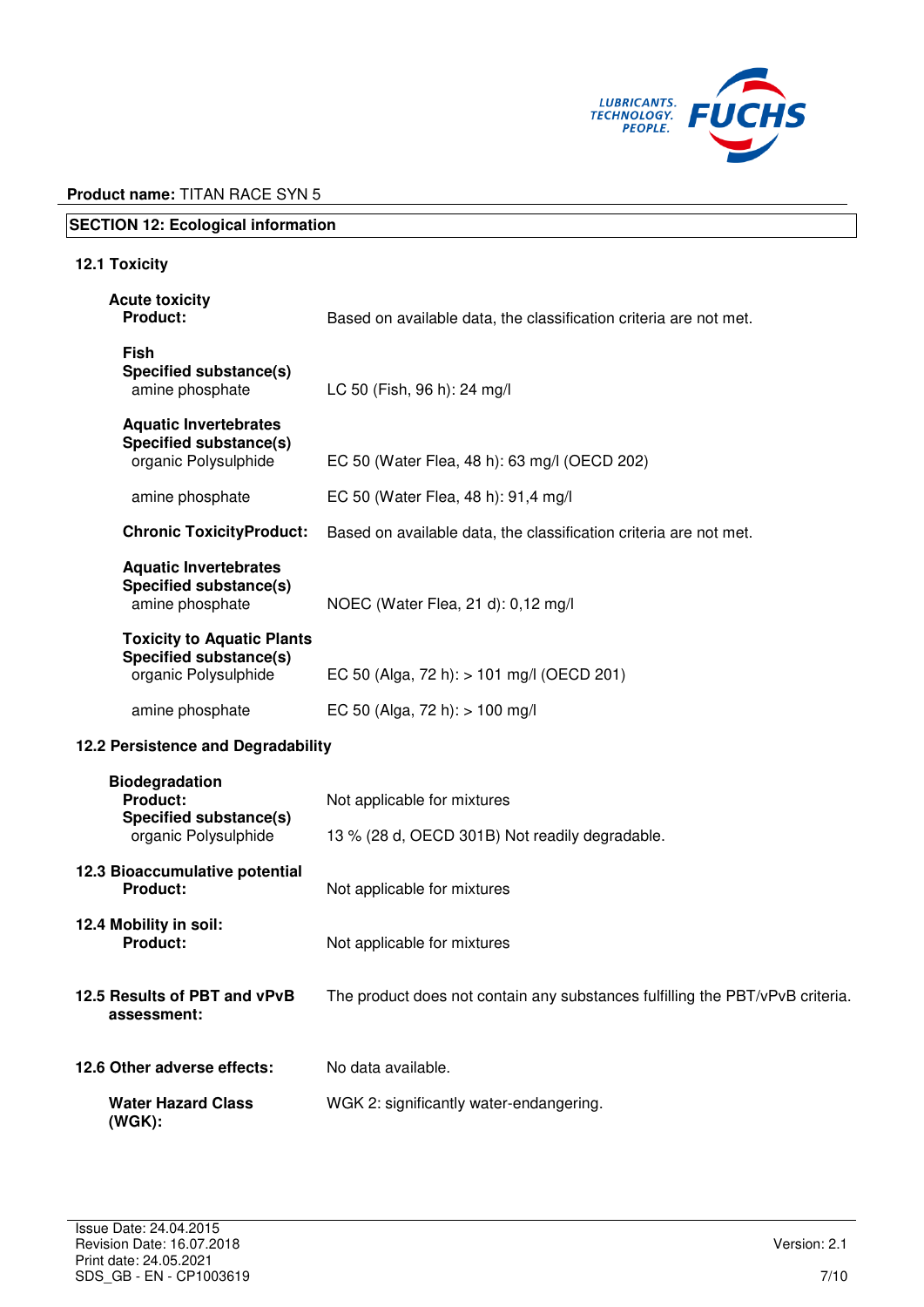

| <b>SECTION 13: Disposal considerations</b> |                                                                                                                                                                                              |  |
|--------------------------------------------|----------------------------------------------------------------------------------------------------------------------------------------------------------------------------------------------|--|
| 13.1 Waste treatment methods               |                                                                                                                                                                                              |  |
| <b>General information:</b>                | Dispose in accordance with all applicable regulations.                                                                                                                                       |  |
| <b>Disposal methods:</b>                   | Do not empty into drains; dispose of this material and its container in a safe<br>way. When storing used products, ensure that the waste categories and<br>mixing instructions are observed. |  |
| <b>European Waste Codes</b>                |                                                                                                                                                                                              |  |

13 02 06\*: synthetic engine, gear and lubricating oils

# **SECTION 14: Transport information**

# **ADR/RID**

| 14.1 UN Number:                    |                     |
|------------------------------------|---------------------|
| 14.2 UN Proper Shipping Name:      |                     |
| 14.3 Transport Hazard Class(es)    |                     |
| Class:                             | Non-dangerous goods |
| Label(s):                          |                     |
| Hazard No. (ADR):                  |                     |
|                                    |                     |
| Tunnel restriction code:           |                     |
| 14.4 Packing Group:                |                     |
| 14.5 Environmental hazards:        |                     |
| 14.6 Special precautions for user: |                     |
|                                    |                     |
| <b>ADN</b>                         |                     |
| 14.1 UN Number:                    |                     |
| 14.2 UN Proper Shipping Name:      |                     |
| 14.3 Transport Hazard Class(es)    |                     |
| Class:                             | Non-dangerous goods |
|                                    |                     |
| $Label(s)$ :                       |                     |
| 14.3 Packing Group:                |                     |
| 14.5 Environmental hazards:        |                     |
| 14.6 Special precautions for user: |                     |
|                                    |                     |
| <b>IMDG</b>                        |                     |
| 14.1 UN Number:                    |                     |
| 14.2 UN Proper Shipping Name:      |                     |
| 14.3 Transport Hazard Class(es)    |                     |
| Class:                             | Non-dangerous goods |
| $Label(s)$ :                       |                     |
| $EmS$ No.:                         |                     |
| 14.3 Packing Group:                |                     |
| 14.5 Environmental hazards:        |                     |
|                                    |                     |
| 14.6 Special precautions for user: |                     |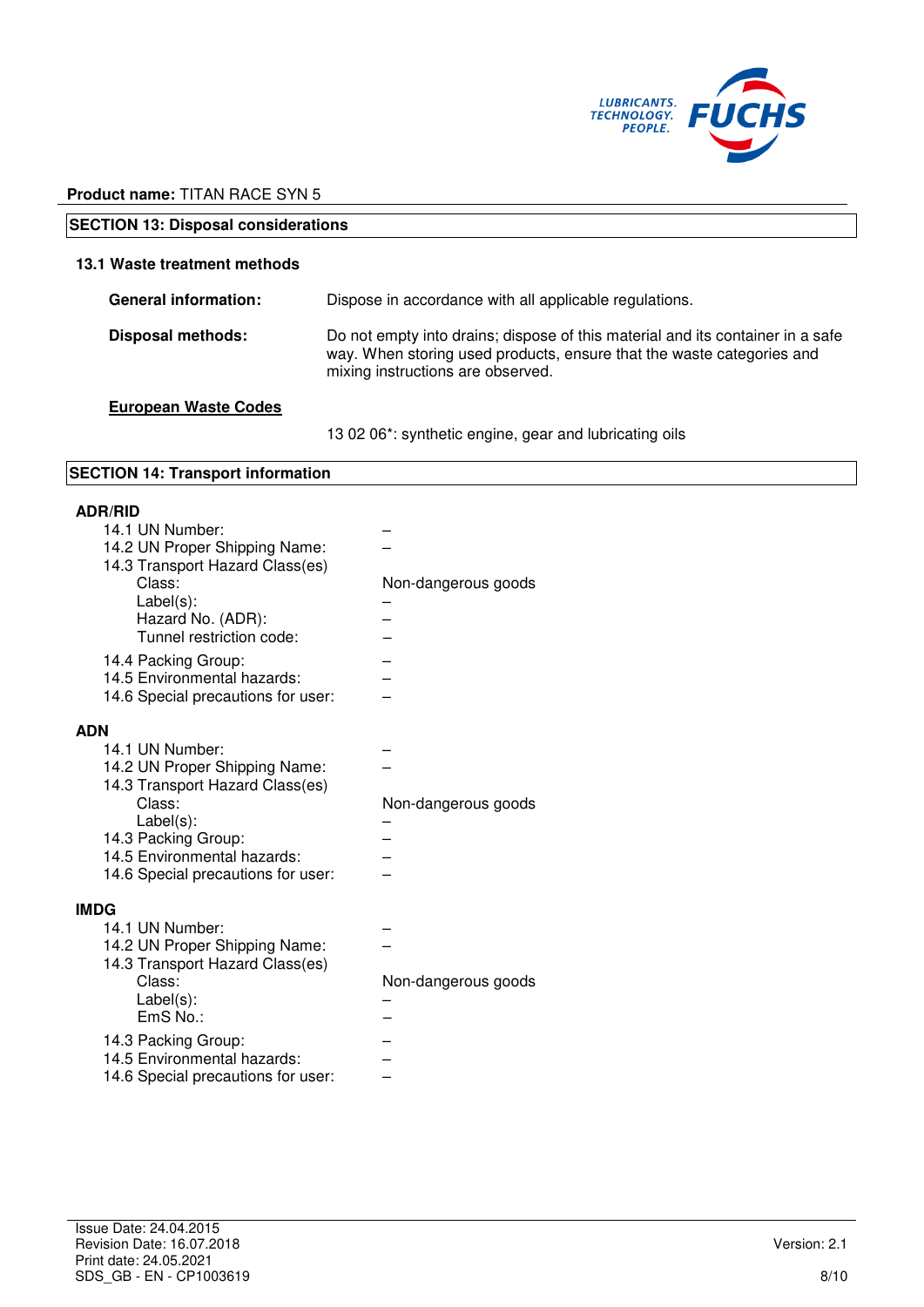

| IATA                                                                                     |                     |
|------------------------------------------------------------------------------------------|---------------------|
| 14.1 UN Number:                                                                          |                     |
| 14.2 Proper Shipping Name:                                                               |                     |
| 14.3 Transport Hazard Class(es):<br>Class:<br>$Label(s)$ :                               | Non-dangerous goods |
| 14.4 Packing Group:<br>14.5 Environmental hazards:<br>14.6 Special precautions for user: |                     |

# **14.7 Transport in bulk according to Annex II of MARPOL and the IBC Code**: Not applicable.

# **SECTION 15: Regulatory information**

**15.1 Safety, health and environmental regulations/legislation specific for the substance or mixture:**

# **EU Regulations**

**Regulation (EC) No. 2037/2000 Substances that deplete the ozone layer:** none

**Regulation (EC) No. 850/2004 on persistent organic pollutants:** none

**15.2 Chemical safety assessment:**  No Chemical Safety Assessment has been carried out.

# **DIRECTIVE 2012/18/EU (SEVESO III) on the control of major-accident hazards involving dangerous substances**

The product does not fall into the scope of the SEVESO III Directive.

# **SECTION 16: Other information Revision Information:** Vertical lines in the margin indicate an amendment.

|                       | Wording of the H-statements in section 2 and 3                                                                                                                                                                                                                           |
|-----------------------|--------------------------------------------------------------------------------------------------------------------------------------------------------------------------------------------------------------------------------------------------------------------------|
| H302                  | Harmful if swallowed.                                                                                                                                                                                                                                                    |
| H317                  | May cause an allergic skin reaction.                                                                                                                                                                                                                                     |
| H318                  | Causes serious eye damage.                                                                                                                                                                                                                                               |
| H411                  | Toxic to aquatic life with long lasting effects.                                                                                                                                                                                                                         |
| H412                  | Harmful to aquatic life with long lasting effects.                                                                                                                                                                                                                       |
| Other information:    | The classification complies with the current EU lists; however, it has been<br>supplemented with expert literature information and information provided<br>by/about our company. It was derived from the test data and/or the<br>application of the conventional method. |
| <b>Revision Date:</b> | 16.07.2018                                                                                                                                                                                                                                                               |
|                       |                                                                                                                                                                                                                                                                          |